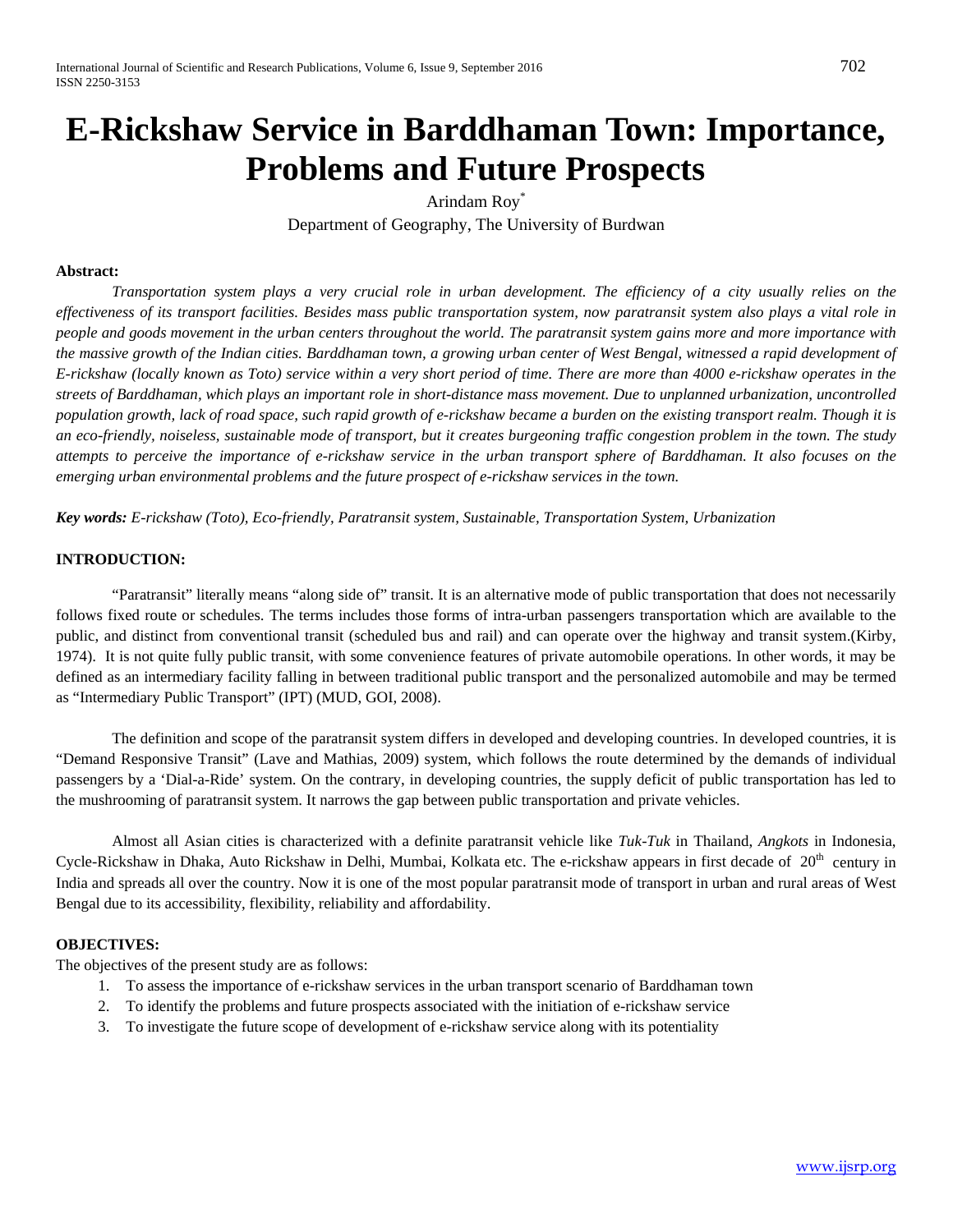The town Burdwan or Barddhaman (23° 13ʹN- 23°17ʹN, 87°49ʹE - 87°53ʹE) is located in the south western part of West Bengal. Established in 1865, the municipality now consist 35 wards covering a total area of  $26.30 \text{ km}^2$  (Census 2011). The total population of the town is 314265 (Census 2011) with the decadal growth rate of 10.04 percent. The town is well connected by Eastern Railway (Main and Chord line) and G.T.Road with its hinterland.

#### **DATABASE AND METHODOLOGY:**

Both primary and secondary data has been used to prepare this report. Besides relevant books and journals has also been consulted. Primary data has been acquired through direct interaction with the e-rickshaw drivers, passengers and pedestrian. Questionnaires are designed for this purpose. Random sampling method has been followed in this regard. On the contrary, secondary data is collected from Municipal office **Figure 1: The Study Area** and Regional Transport Office (RTO) of Barddhaman. ArcGIS 9.2 is used for preparing maps.



#### **RESULTS AND DISCUSSION:**

## **1. E-RICKSHAW (TOTO) SERVICE IN BARDDHAMAN: AN OVERVIEW**

Being the district headquarter and an important economic centre Barddhaman town attracts thousands of peoples. As a consequence, the population of the town was increased from 39,818 in 1865 to 3,14,265 in 2011. Such rise in population size exerts a heavy pressure on the existing urban transport and also urge for a more developed and effective mass movement system. Due to inadequate public transport a strong need of alternative paratransit was felt. To fulfill the increasing demand, E-Rickshaws had been introduced in Barddhaman nearly two years ago (probably in the year 2014). These new mode became popular within a very short period of time and spreads all over the town, especially in the fringe areas of the urban center. Govt. records show that near about 4000 e-rickshaws are now running in the streets of the town. But, a primary survey done by the author reveals that, the actual number is far from the recorded figure. In reality nearly 6000-7000 e-rickshaws are in motion. Among them only 565 e-rickshaws has been registered under Regional Transport office (RTO) of Barddhaman. Rest of the e-rickshaws is un-registered and those are driven by non-licensed drivers (*Anandabazar Patrika*, 12.05.2016). There is no fixed route of their movement. The main concentration zone of e-rickshaws are the Station area, Rajbati area, Golapbag more, Burdwan Medical college more, Khosbagan, Nababhat, Borehat area etc. Today it is the most popular, reliable paratransit mode of the town.

## **2. ROLE OF E-RICKSHAWS IN BARDDHAMAN TOWN:**

"E-cart" or "E-rickshaw" means "a special purpose battery powered vehicle of power not exceeding 4000 watts having threewheels for carrying goods or passengers as the case may be, for hire or reward, manufactured, constructed or adapted, equipped and maintained in accordance with such specifications, as may be prescribed in this behalf." [The Motor Vehicles (Amendment) Ordinance, 2015].

The e-rickshaw became a most important pillar of urban transport of Barddhaman town. Now, it is the fastest-growing transit system in the town. This battery operated tri-cycle plays a vital role in mass and goods transport from one part to another part of the town. Due to the absence of suitable alternative paratransit system, it gains popularity at a rapid speed. It became the fastest growing paratransit mode in rural and urban areas of West Bengal.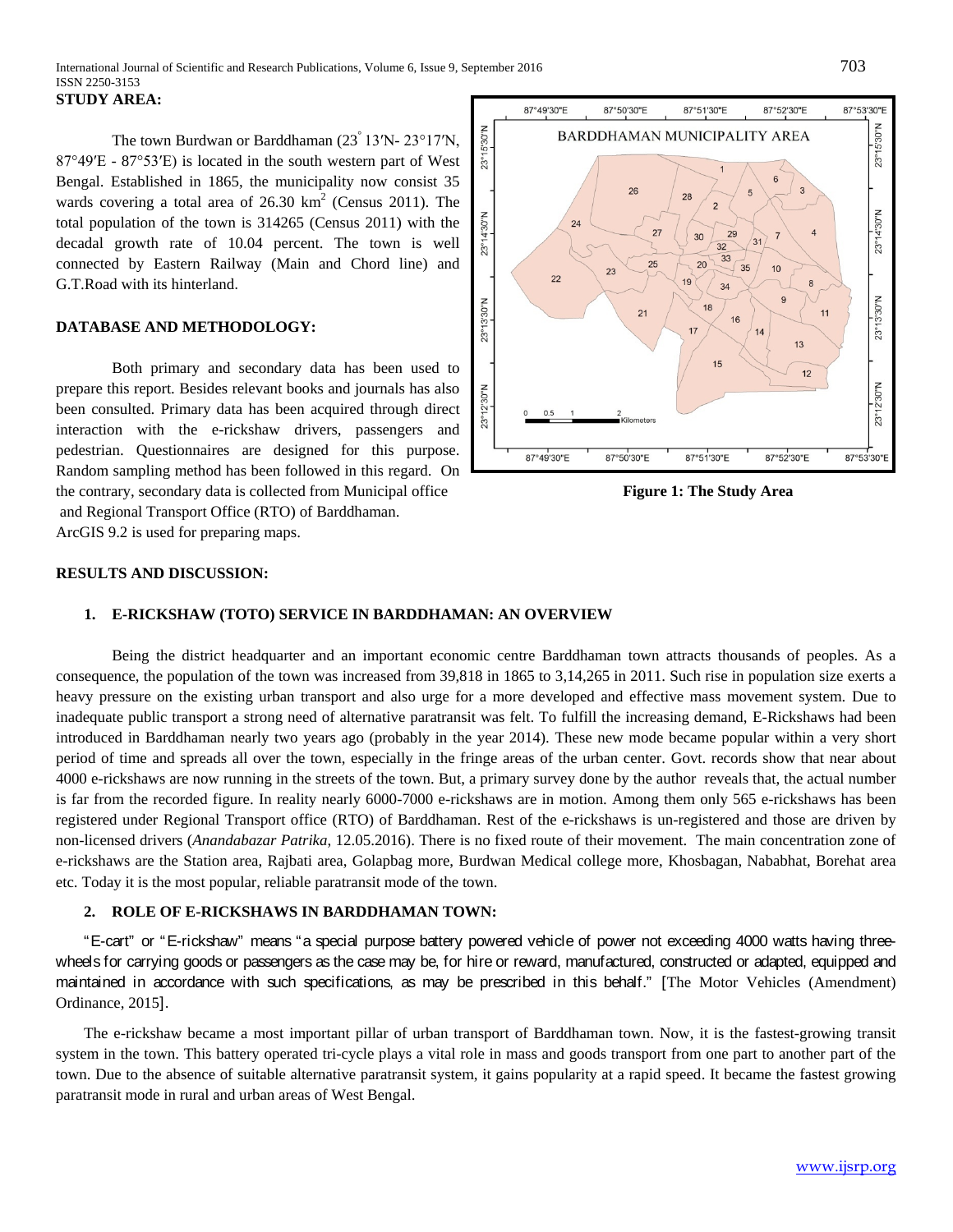- 1. E-rickshaws are non-polluting, noiseless and environmental friendly mode of transport. It provides smooth, comfortable and hassle free journey. It is safe, simple and very easy to ride. They are spacious and comfortable for passengers and are outfitted with luxurious and comfortable seats, attractive designs along with strong body and chassis.
- 2. It provides demand responsive service to the passengers. As they don't have any fixed route, they move along the routes, determined by the passengers. Even, they bear door to door service in some cases. E-rickshaws can easily viable to those areas where any conventional mass transport system can't access/ ingress. It fills up the supply deficit of public transport.
- 3. Near about 50% passengers pointed out that, e-rickshaws are economically profitable in some cases. It charges only ` 10 for covering any distance in any direction. For instance, if a person goes from Barddhaman railway station to Bara Nilpur, he/she has to pay '30-35 to the cycle-rickshaw, whereas the fare of the toto is only '10

| Reasons                                    | Respondents (%) |
|--------------------------------------------|-----------------|
| Comfortable Journey                        |                 |
| <b>Economically Profitable</b>             | 50              |
| Demand Responsive Service                  |                 |
| Absence of alternative paratransit service | 10              |

#### **Table:I Reasons for Preference of E-rickshaw**

Source: Primary Survey, 2016

4. It offers alternative job opportunities to the under-educated, poor youth population of Barddhaman. A person can easily earn `12,000-15,000 (approx) in a month with one-time initial investment of ` 90,000-1,35,000. They are easy to operate and require less maintenance cost. It runs on batteries and it does not require filling petrol, diesel or gas. There is no need to refill any kind of fuel. Only nominal battery charging fees are required on daily basis to run these e- rickshaws. Vehicle manufacturing industry and several services are also developed due to the e-rickshaw service, which creates new job options.

# **3. PROBLEMS CREATED BY E-RICKSHAW SERVICE:**

Some new problems emerge after the initiation of E-rickshaw service in the town. The problems should be enlisted as follow:

- **Traffic Congestion**: Due to inadequate road space, increasing number of e-rickshaw creates a tremendous traffic congestion problem. 90% pedestrians and the local residents of the town indicate that, the uncontrolled growth of e-rickshaw increase the magnitude of traffic congestion. As, the existing road space is limited. So, increasing number of e-rickshaws exerts an immense pressure on the roads, which restrict the smooth traffic flow. The G.T. Road is worse affected by the problem of traffic congestion. Along with main roads, all the narrow nook and corners (lanes and by lanes) experience the same problem with varying magnitude.
- **Shrinkage of Road space**: As the e-rickshaw doesn't have any fixed stand, they stand beside the road. It reduces the road space, which consequently accelerate the problem of traffic congestion and overcrowding.
- **Increasing Possibilities of Accident**: Inadequate road space, large number of unauthorized e-rickshaws, enhancement of traffic congestion and overcrowding, improper traffic controlling system, rough and harsh driving by e-rickshaw driver ultimately increases the possibilities of accidents. Events of accidents are increases after the initiation of e-rickshaw service. Most of the e-rickshaw drivers are unaware of the traffic rules and regulation. Thus road accidents are more frequent. Besides lack of basic safety equipments increases the risk of the passengers and pedestrians.
- **Discourteous Behavior of E-Rickshaw Drivers**: Uncivil behavior of some e-rickshaw drivers is also may be noted as a problem. In some cases, some passenger experienced inhuman attitude by the operators.

## **4. SHOULD E-RICKSHAWS** (*TOTO***) STAY IN THE TRANSPORT SYSTEM OF BARDDHAMAN?**

Introduction of a new thing in an existing system always has its own pros and cons. Similarly the e-rickshaw service in Barddhaman town shows some evils along with its valuable service. Now the question is that, should e-rickshaw stay in the roads of the town? Or they should be banned?

Initially the e-rickshaws were not regulated by any central law in India. In 2014, Delhi High Court banned running of erickshaw in Delhi, over safety concerns raised through a public litigation. Tripura was probably the first state in India, which provide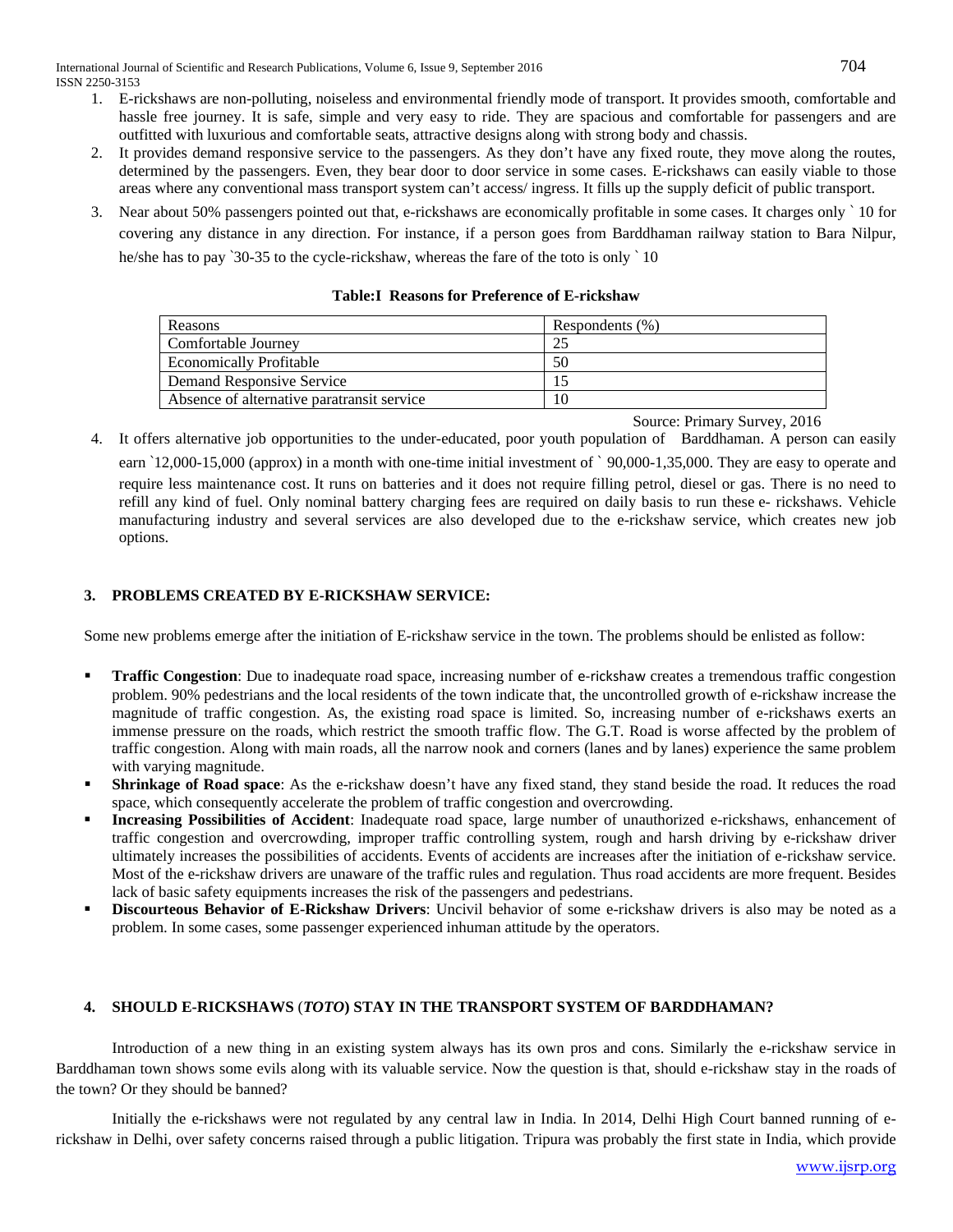International Journal of Scientific and Research Publications, Volume 6, Issue 9, September 2016 705 ISSN 2250-3153

registration and license to this new but popular mode of public transport. The Motor Vehicles (Amendment) Ordinance, 2015 legalize battery operated e-rickshaw. But, with the growing problem of traffic congestion, increasing number of accidents etc. in Barddhaman town, now the question became relevant.

In India, there are presently close to 18 million petrol-powered two-wheelers and about 1.5 million petrol- and dieselpowered three-wheelers and their population is growing at a rate of about 15% per annum. (Rajvanshi, 2002). Most cities in India face the problem of air and noise pollution caused by petrol/diesel-powered transport vehicles. The Barddhaman town is not an exception. The e-rickshaw can provide a suitable non-polluting, silent transport system for urban areas. It can also generate a large scale employment opportunities for the poor section of the society. Now a days, most of the countries of the world strive towards achieving environmentally sustainable transport. These eco-friendly tricycles may provide a sustainable transport mode for the urban centers. In this context, banning of e-rickshaw may not be a well founded conclusion.

### **RECOMMENDATIONS/SUGGESTIONS:**

- 1. The e-rickshaw service in Barddhaman town should be considered as an integral part of the urban transport system. The city planners must consider the e-rickshaw service as an effective paratransit mode, rather than a nuisance maker.
- 2. Availability and reliability are two main issues regarding paratransit system. The quality of e-rickshaw service associated with safety measures needs to be significantly improved to provide more safe and secure journey. The driver's attitude towards the passengers should be gentle and vice-versa.
- 3. Uncontrolled growth of non-registered e-rickshaws should be strictly controlled in the town. Proper and limited registration of e-rickshaws may be an effective tool to restrict such growth.
- 4. The free movement of e-rickshaws in the town area has to be restricted. Firstly the routes should be fixed and a certain number of e-rickshaws are to be allowed to move along it, on the basis of the carrying capacity of the road and demand of the passengers. Colour-coding of e-rickshaws according to the route may be adopted for maintaining the system.
- 5. The narrow roads or lane should be repaired and properly maintained to secure a safe and comfortable service.
- 6. The traffic controlling system of the town should be managed in more scientific way for smooth vehicular movement. Improved traffic signaling system should be introduced for this purpose.
- 7. Fixed stand or parking place needs to be selected for e-rickshaw, to restrain their unwanted gathering on the street.
- 8. The movement of e-rickshaws should be controlled strictly along G.T.Road, the main roadway of the town to avoid unnecessary traffic congestion.
- 9. Introduction of "Dial-a-ride" service, establishment of complaint redressal system may increase public participation and help to improve the existing paratransit system.

#### **CONCLUSION:**

The transport system in India is dependent on the old model of transportation planning and development established during the colonial era. (Jain and Khare, 2015). As a consequence, most of the urban centers of the country face several transport related problems. With the rapid rate of urban development along with increasing environmental problems, a strong need for eco-friendly transportation is felt. In this context, these bio-tricycles may provide valuable service to the town in near future with effective planning and proper management. The transport problem of the town should be solved to some extend by taking e-rickshaws as an inseparable part of the transport system.

#### **ACKNOWLEDGEMENT:**

I would like to take the opportunity to express my deepest gratitude to all those official persons as well as all those respondents, who extend their helping hands for the fulfillment of this paper.

#### **References:**

- Ibid.(2016) : *Toto fanshe haphacche sohar*, *Anandabazar Patrika*, ed. Sarkar, A., Kolkata(12/05/2016)
- Jain, J. and Khare, S. (2015); Multi Modal Public Transportation System-Indore Case Study; International Journal of Scientific Engineering and Research (IJSER), Vol – III, Issue 9, pp. 47-50
- Kirby, R.F. et. al.(1974); Paratransit: Neglected Options of Urban Mobility; Washington D.C; Urban Mass Transportation Administration: Report No. UMTA-Ca06-0045-74-2. Pp. 42
- Lave, R.E. and Mathias, R.G. (2009) Paratransit Systems; Transportation Engineering and Planning , Vol- <sup>I</sup>
- Ministry of Law and Justice (2015); The Motor Vehicles (Amendment) Ordinance, 2015, No. 2, Government of India, New Delhi (07/01/2015)
- Ministry of Urban Transport (2008); Study on Traffic and Transportation Policies and Strategies in Urban Areas in India, Govt. of India, New Delhi